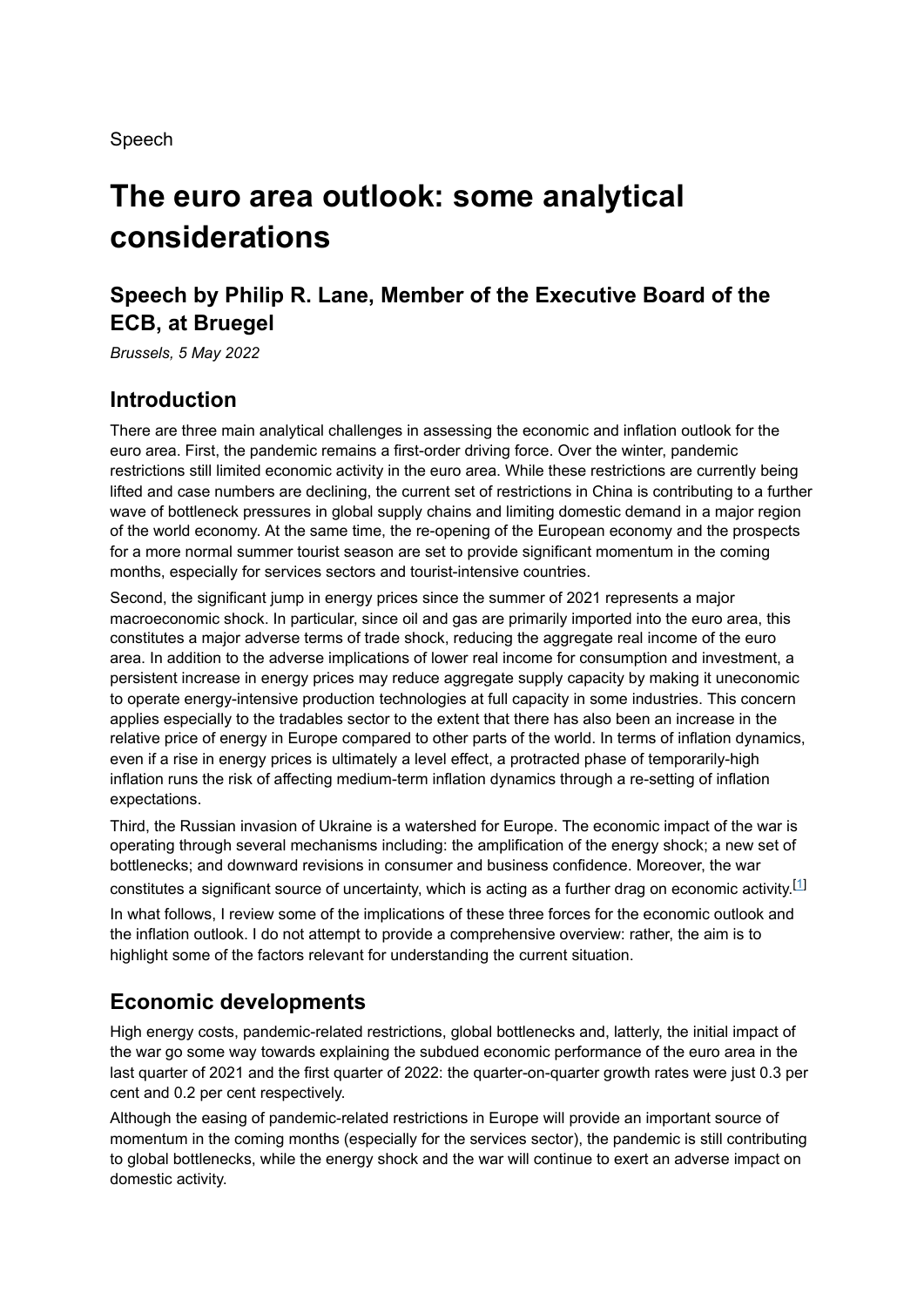Chart 1 shows different vintages of the IMF's World Economic Outlook. Compared to the profile of a prolonged multi-year phase of output remaining far below the pre-pandemic level that was embedded in the October 2020 vintage, the development and rollout of vaccines (together with considerable policy support) enabled a much faster recovery, as captured in the October 2021 vintage. However, the impact of new pandemic waves, the energy shock and the war have all contributed to a substantial downward revision in the expected output path, as reflected in the latest April 2022 projections. During 2021, the faster-than-expected global recovery – in combination with the asymmetric and idiosyncratic nature of the impact of the pandemic across industries and regions – helps to explain the emergence of sectoral demand-supply mismatches (bottlenecks) and the jump in energy prices.

### **Chart 1**

### Euro area and world GDP



Sources: IMF World Economic Outlook and ECB calculations.

In relation to the composition of domestic demand, Chart 2 shows that consumption and investment remain below pre-pandemic levels, whereas government spending (the sum of public consumption and public investment) has been substantially above the pre-pandemic level since the second half of 2020. The still-subdued level of private expenditure in the euro area stands in contrast to the much stronger recovery in domestic demand in the United States.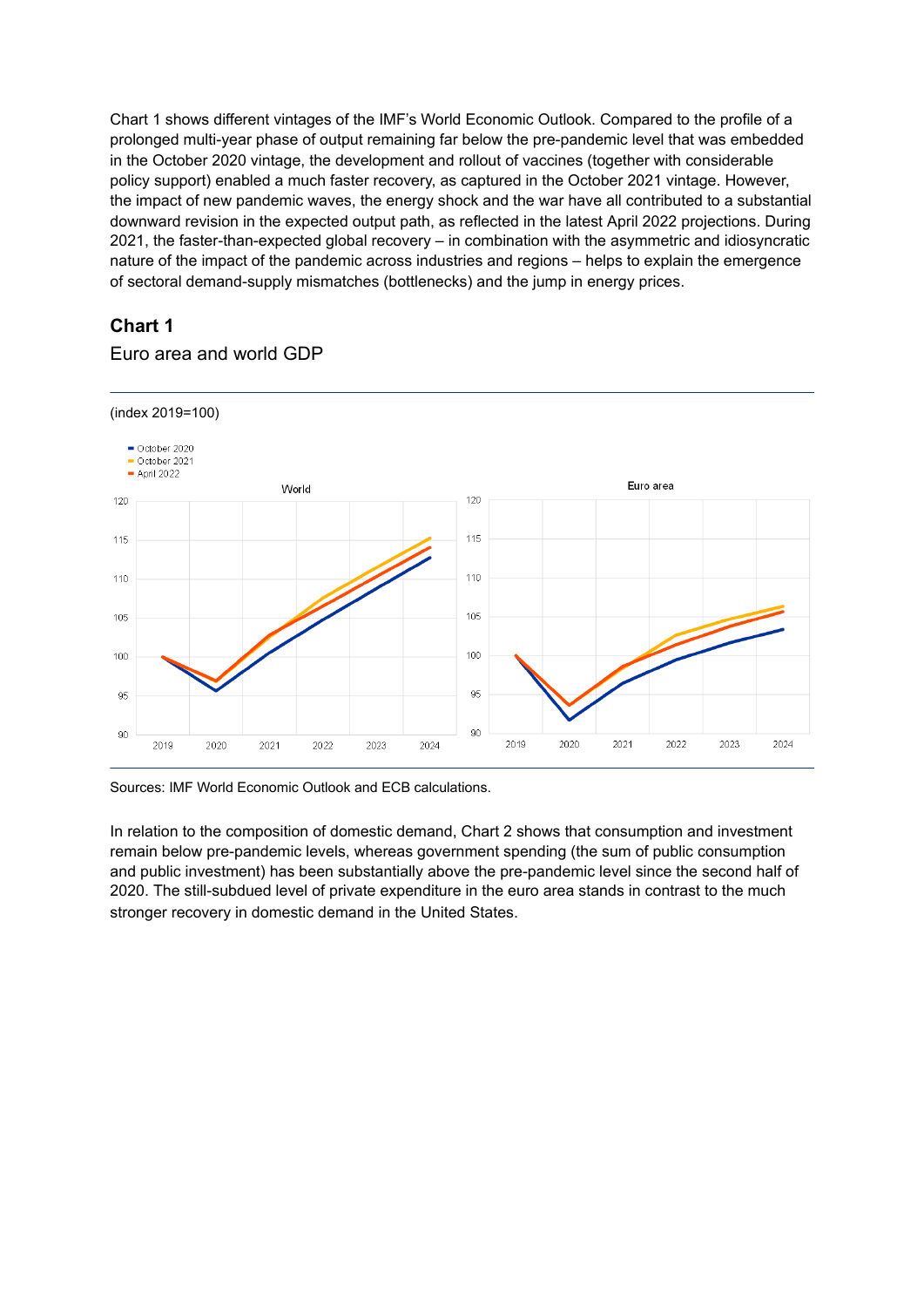### **Chart 2** Consumption, investment and government spending



Sources: Eurostat, and ECB projections and calculations. Note: The latest observations are for the first quarter of 2022.

Chart 3 shows a range of Purchasing Managers' Index (PMI) confidence indicators. The left panel shows the assessment of the current situation in manufacturing and services. The re-opening of the economy is supporting the continuing improvement in the services sector. Although the manufacturing indicator edged down in March, it remained broadly stable in April, so that the overall profile has so far been resilient to the outbreak of the war. However, in the middle panel, we see that this resilience did not hold for export orders, which have declined more than total orders, since the war and the Covid wave in China are already affecting the external sector. The right panel shows the expectations component, which fell abruptly for manufacturing in particular but has remained in expansionary territory. This can be interpreted as an expectation of a slowdown in growth but not a recession.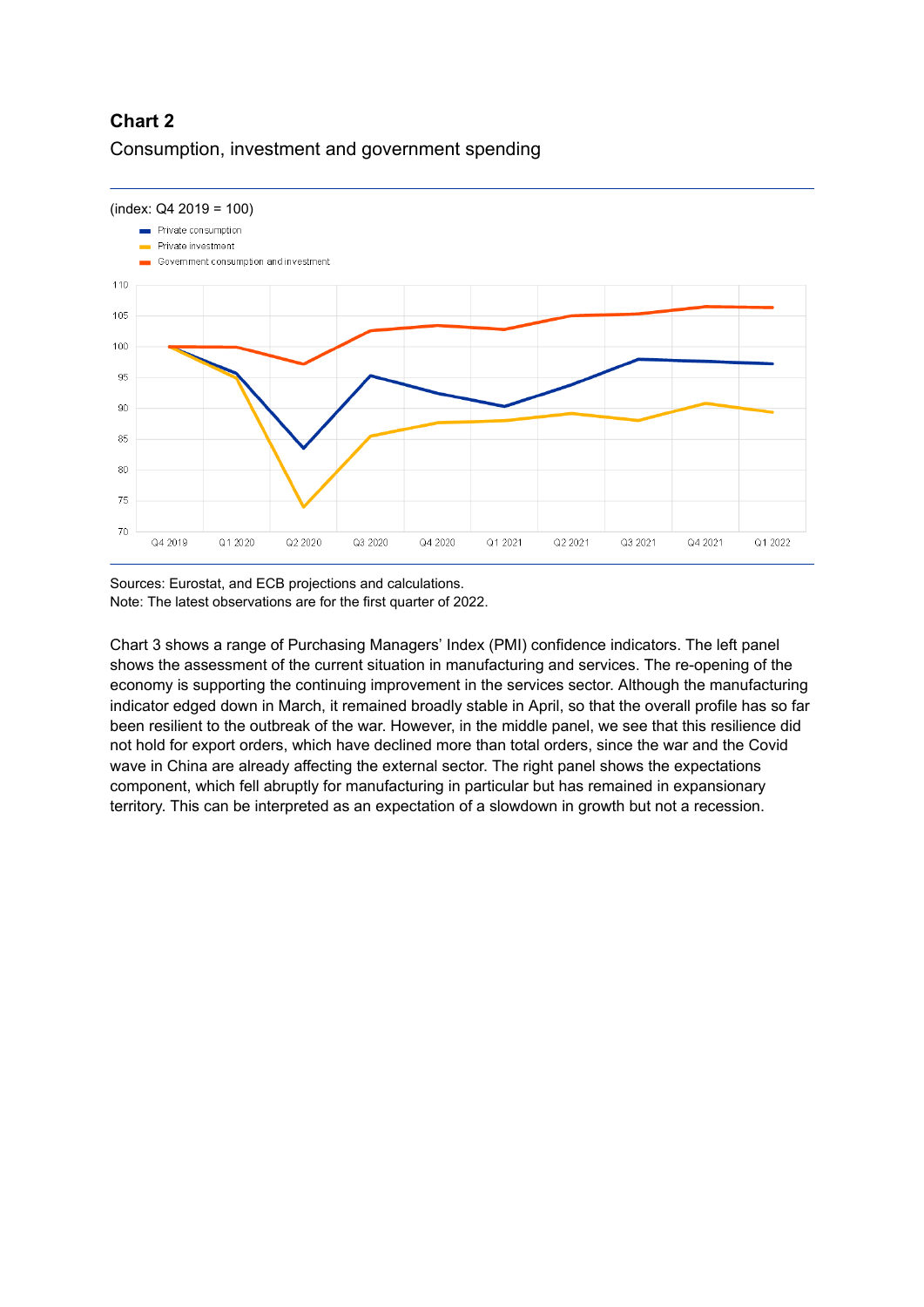### **Chart 3** PMI confidence indicators



Source: Markit.

Note: The latest observations are for April 2022.

Turning to the labour market, Chart 4 reinforces the message of Chart 2: the recovery in the labour market has been asymmetric, with public sector employment above the pre-pandemic level, employment in industry and construction only now reaching the pre-pandemic level and employment in services still below the pre-pandemic level. As indicated in the right panel of Chart 4, the distance to the pre-pandemic level is larger for the intensive margin (hours worked per employee) than for the extensive margin (numbers employed). At an aggregate level, the ongoing reduction in the unemployment rate and the recovery in the labour force participation rate underline the overall improvement in the labour market.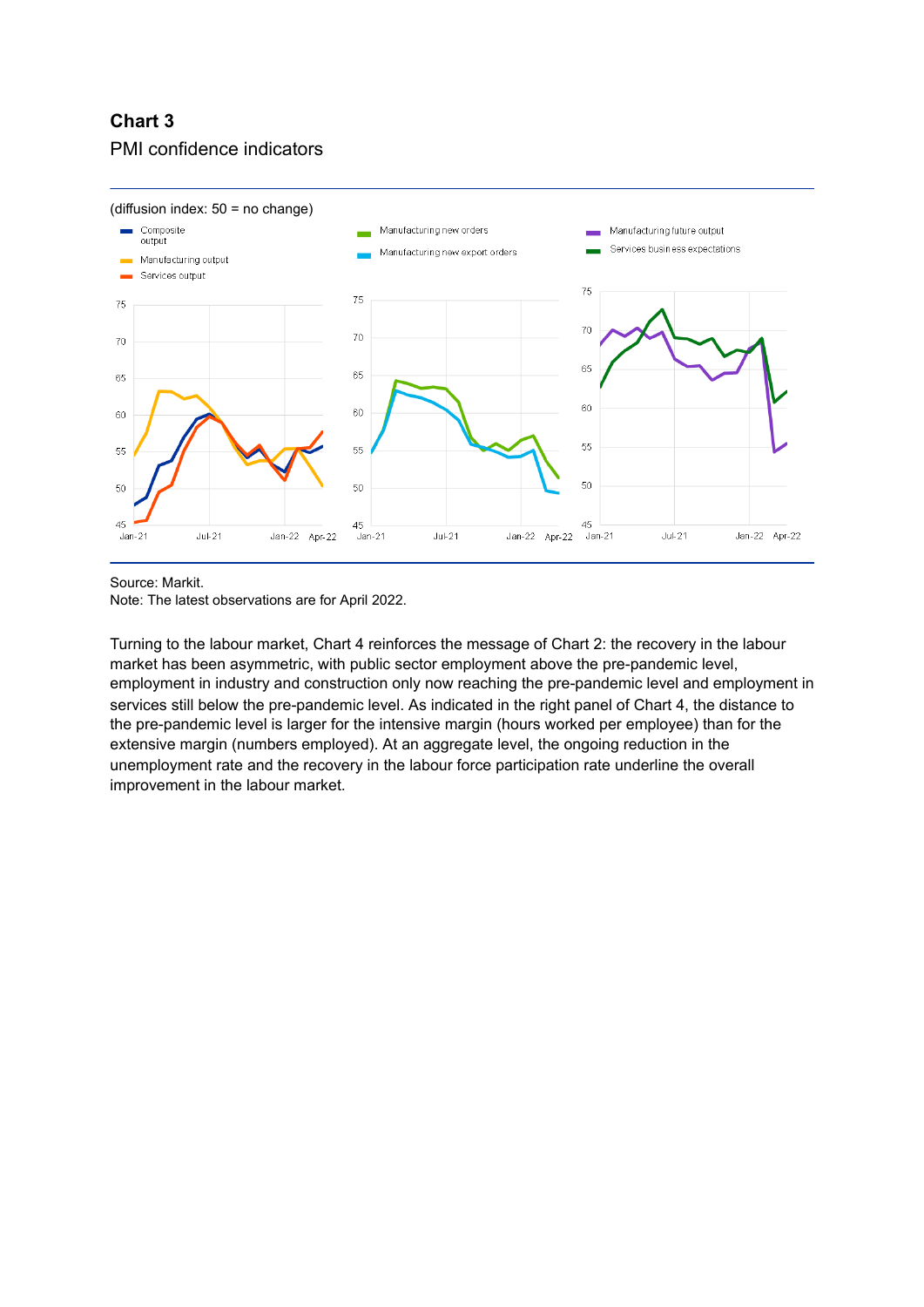### **Chart 4** Labour market: employment and hours worked by sector



Source: Eurostat.

Note: The latest observations are for the fourth quarter of 2021.

At the same time, the downward revision in the expected output path as a result of the war and high energy prices will have implications for the future evolution of the labour market. In terms of the impact of the war on the labour market, Adrjan and Lydon (2022) highlight a striking pattern in online job postings: since late February, the growth rate of job postings — in the twenty-one European countries with an Indeed job site — has on average fallen eight percentage points relative to their immediate pre-war trend. Of course, this aggregate shift should be interpreted in the context of the significant positive trend in recent months and take into account the different dynamics across countries. $^{[2]}$ 

## **Inflation**

Chart 5 shows the change in the price level over the year from April 2021 to April 2022. Energy prices have increased by about 40 per cent. This increase in the relative price of energy is far higher than the individual spikes experienced in the 1970s. It is also four times larger than the energy price spikes previously observed over the last two decades since the creation of the euro (Chart 6). Chart 5 shows as well that the other main categories also have seen above-target inflation rates over the last year, especially the food category.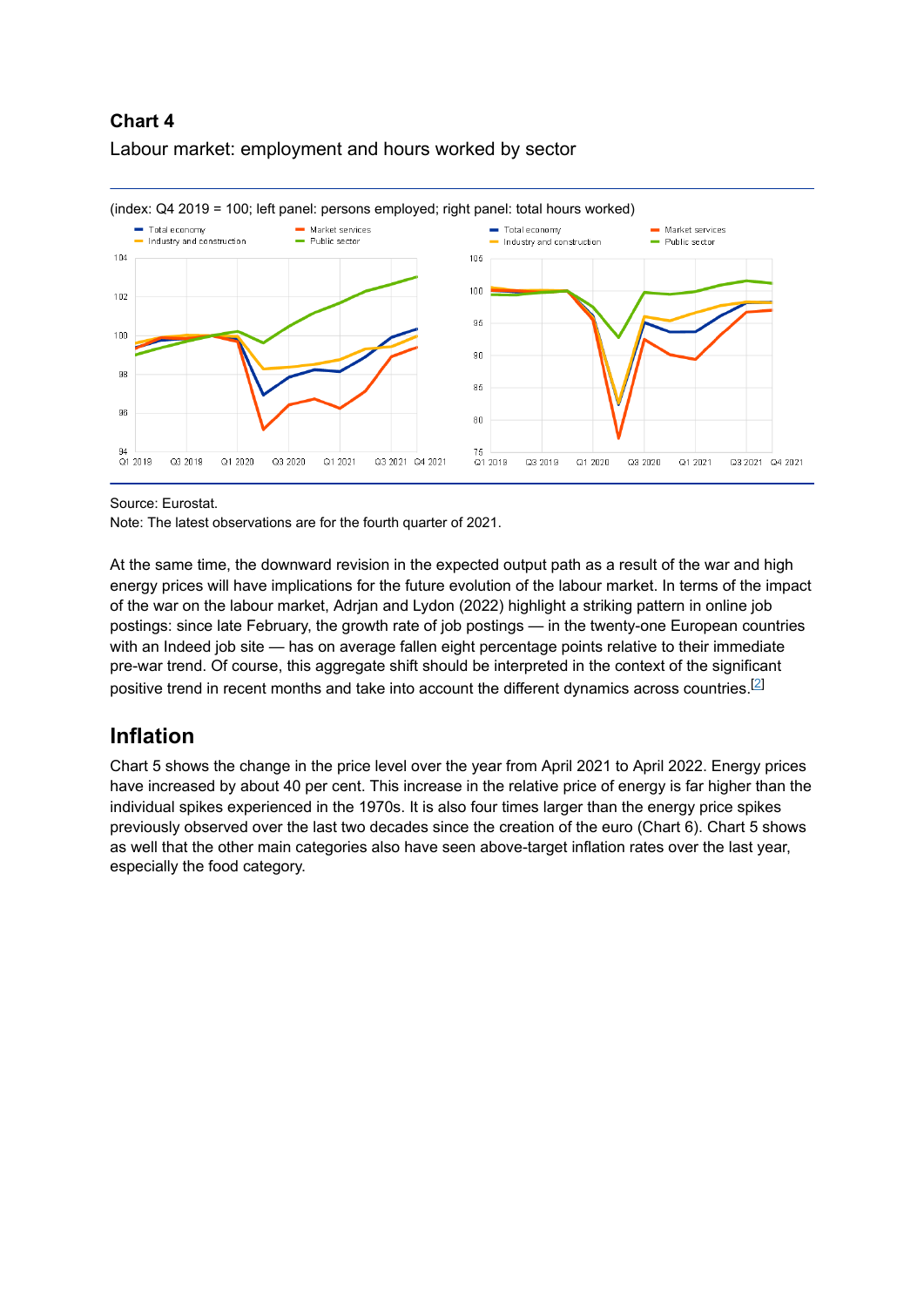### **Chart 5** Energy, food, goods and services inflation



#### (annual percentage changes)

Sources: Eurostat and ECB calculations.

Note: The HICP – food series shown is HICP food including alcohol and tobacco. The latest observations are for April 2022 (flash).

### **Chart 6**

Difference between HICP – energy and HICP excluding energy from 1991 to present



(percentage points)

Sources: Eurostat and ECB calculations. Note: The latest observations are for April 2022 (flash).

In understanding the factors driving price increases across sectors, it is important to bear in mind that the rise in energy prices puts upward pressure on costs across all sectors, given the importance of energy as a production input in the food, manufacturing, construction and services sectors. $^{\text{\textregistered}}$ Bottlenecks are also generating temporary upward pressure on costs, even if the eventual resolution of these bottlenecks should reverse these cost pressures in the future. In addition, the lifting of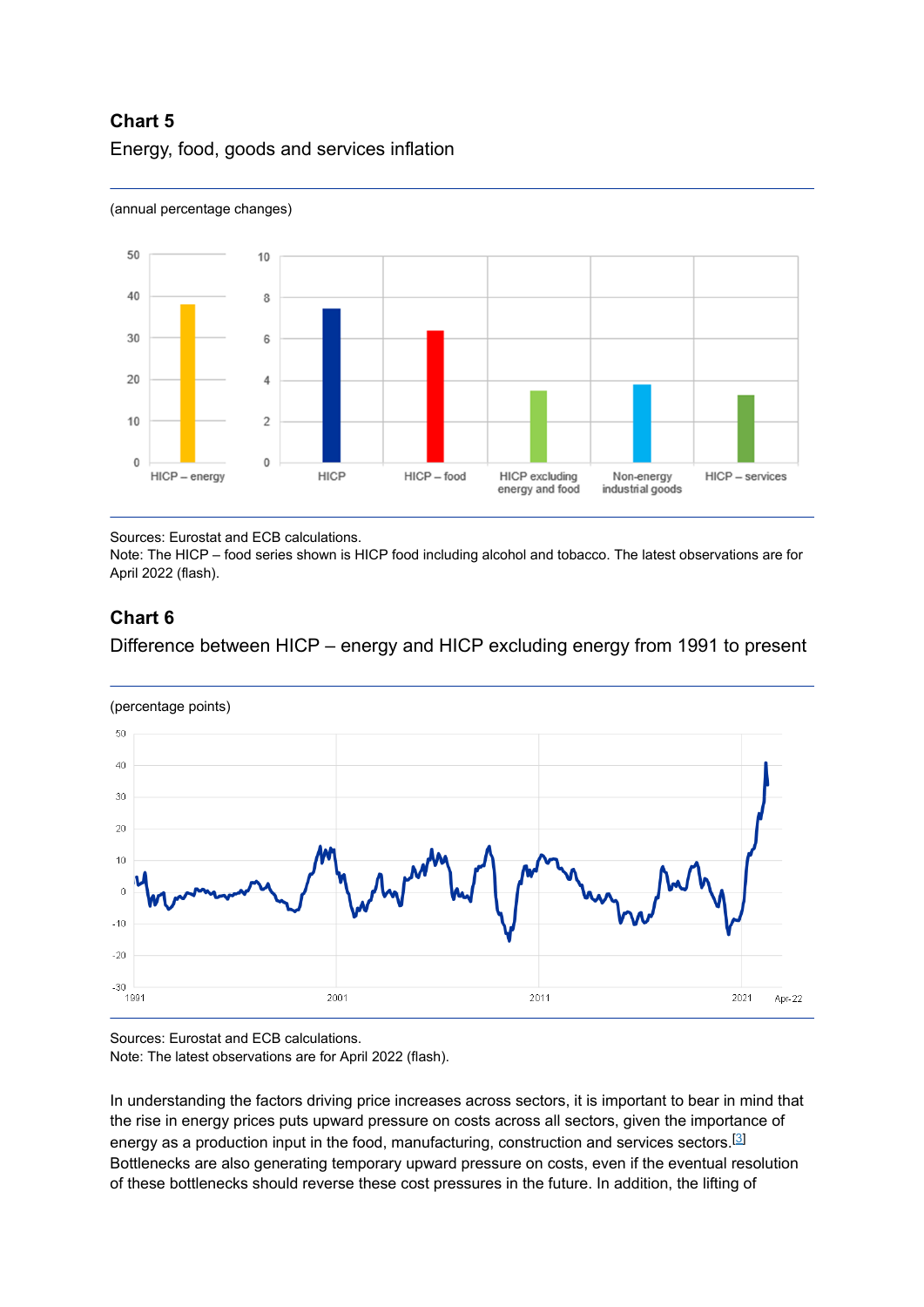pandemic restrictions can be expected to generate temporary price pressures in re-opening sectors, in view of the recovery in demand for newly-unrestricted services and initial supply and labour market constraints in these sectors.

These themes are illustrated in Chart 7. The left panel suggests that about one percentage point in the current inflation rate for non-energy industrial goods can be attributed to the indirect impact of elevated energy costs and the contribution of bottlenecks. To the extent that the increase in energy costs is ultimately a level effect and bottlenecks eventually are resolved, this suggests that there is a temporary component in the current rate of goods inflation. The right panel shows that services inflation is currently most intense in the contact-intensive sectors that are currently re-opening, which also suggests that the completion of the re-opening process can alleviate services inflation.

### **Chart 7**

Decomposition of inflation in non-energy industrial goods and services inflation



Sources: Eurostat, Narrow Inflation Projections Exercise and ECB calculations. Notes: HICP non-energy industrial goods inflation is de-meaned by the model mean over the sample from July 2009 to February 2022. Services inflation is decomposed with non-constant weights. The latest observations are for April 2022 (flash).

Still, these adjustment processes (the absorption of higher energy costs across all sectors of the economy, the impact of bottlenecks and the post-pandemic re-establishment of those sectors most affected by the pandemic) may still have some distance to run, as is also suggested by indicators of rising costs in the earlier stages of production before goods and services reach consumers.

In addition, the process of adjustment in nominal wages adds a further dimension to near-inflation dynamics, both due to the overall recovery in the labour market and the adverse impact of unexpected inflation over recent months on real wages. Furthermore, even after the adjustment to these shocks has been completed, it is important to assess whether this phase of high inflation might permanently re-set inflation expectations and thereby also affect longer-term inflation dynamics.

Chart 8 shows developments in nominal wages, including the information embedded in an experimental forward-looking wage tracker developed by ECB staff. This forward-looking tracker is based on the information for wage trends in 2022 and 2023 embedded in already-finalised wage settlements. The overall tracker indicates only sideways movement in aggregate wage growth at around an annual two percent rate. $^{[4]}$  However, if we focus just on the wage agreements that have been concluded since the start of 2022, these indicate higher wage growth at around 3 per cent in 2022 and 2.5 per cent in 2023. The front-loaded nature of recent wage settlements (with 2022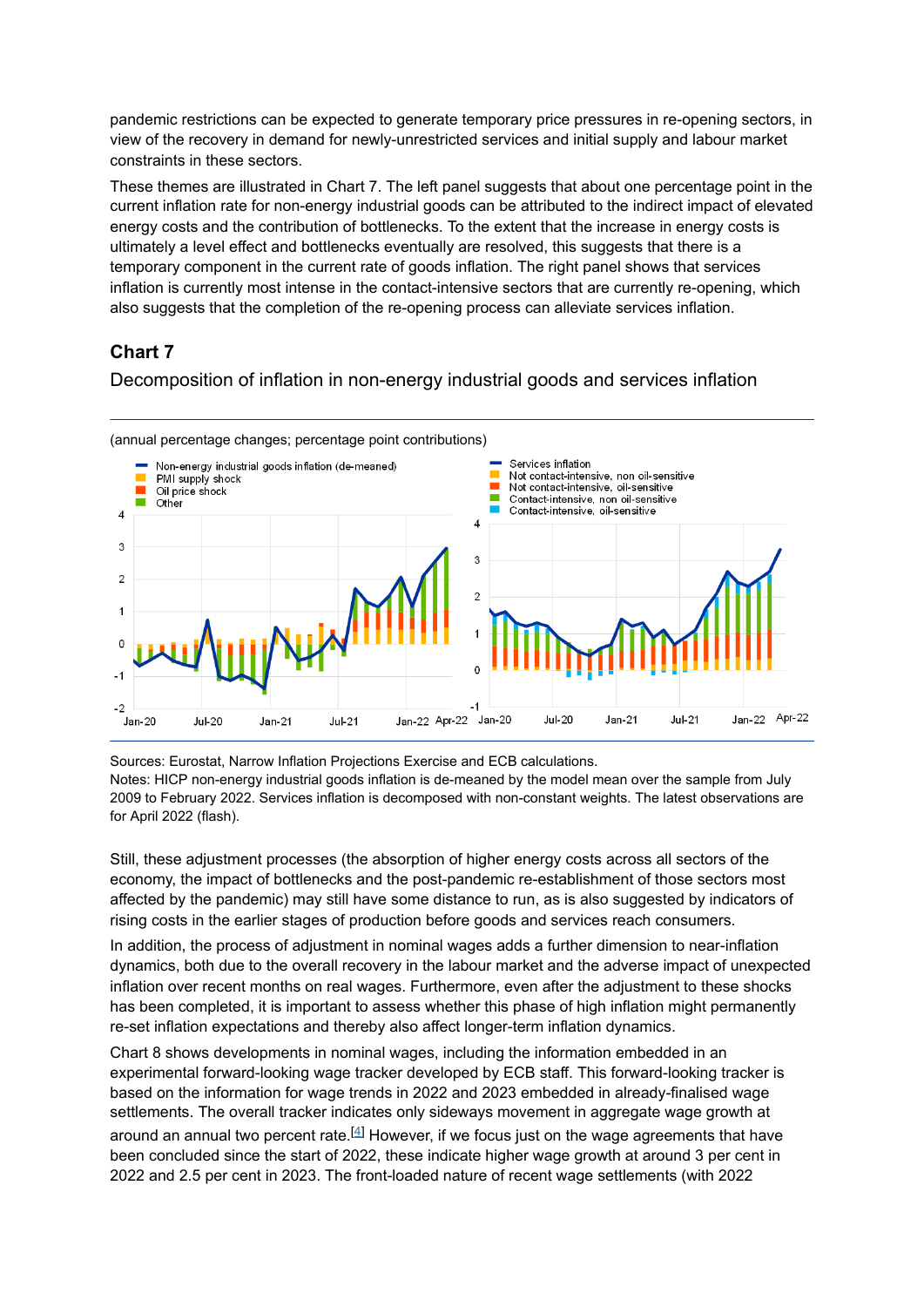increases larger than 2023 increases) suggests that wage-setters understand that there is a temporary component to the currently high inflation rate. In assessing wage developments, it is also relevant that, under typical conditions and allowing for labour productivity growth at about one per cent, nominal wage growth at three per cent is consistent with the two per cent inflation target. Although so far only a relatively small number of wage contracts have been renegotiated since inflation started to increase strongly in the second half of 2021, the outcomes from the latest wage settlements might provide a helpful guide to the likely outcomes of upcoming negotiations and contribute to a more accurate assessment of realised progress in underlying inflation.<sup>[<u>5],[6</u>],[<u>7</u>]</sup>

### **Chart 8**

#### Forward looking euro area wage tracker



Sources: Calculated based on microdata on wage agreements in Germany, Italy, Spain and the Netherlands. Data fort the Netherlands is based on the database maintained by the Dutch employer association AWVN. For Italy the data comes from Istat (contratti collettivi e retribuzioni contrattuali), for Spain from the Ministerio de Trabajo y Economía Social and for Germany from Bundesbank.

Notes: Experimental euro area wage tracker includes weighted average of Germany, Italy (data from July 2021 to September 2022) Spain and the Netherlands. The orange line shows the weighted average of wage increases in agreements that have not yet expired, weighted by the number of workers covered by these agreements. The green lines show weighted averages of wage increases in agreements that were concluded in 2022, weighted by the number of workers covered by these agreements. Latest observations: Last agreements signed in NL ES, IT and DE in March 2022

Chart 9 shows the expected momentum in inflation dynamics, as captured by the April 2022 median results from the Survey of Monetary Analysts. $^{[8]}$  The left panel shows the headline HICP, while the right panel shows the core HICPX indicator. Compared to the 6 per cent inflation realised over Q2 2021 to Q1 2022, the coming twelve months (Q2 2022 to Q1 2023) are projected to see cumulative headline inflation at 3.7 percent. In the subsequent two years (Q2 2023 to Q1 2025), inflation per year is projected to be slightly below 2 per cent. In essence, Chart 9 indicates that one more year of inflation momentum above target is expected by market analysts before returning to the target level. In relation to HICPX, the next twelve months are projected to see cumulative core inflation at 2.3 per cent, while core inflation over Q2 2023 to Q1 2025 is expected to average 1.9 per cent per year.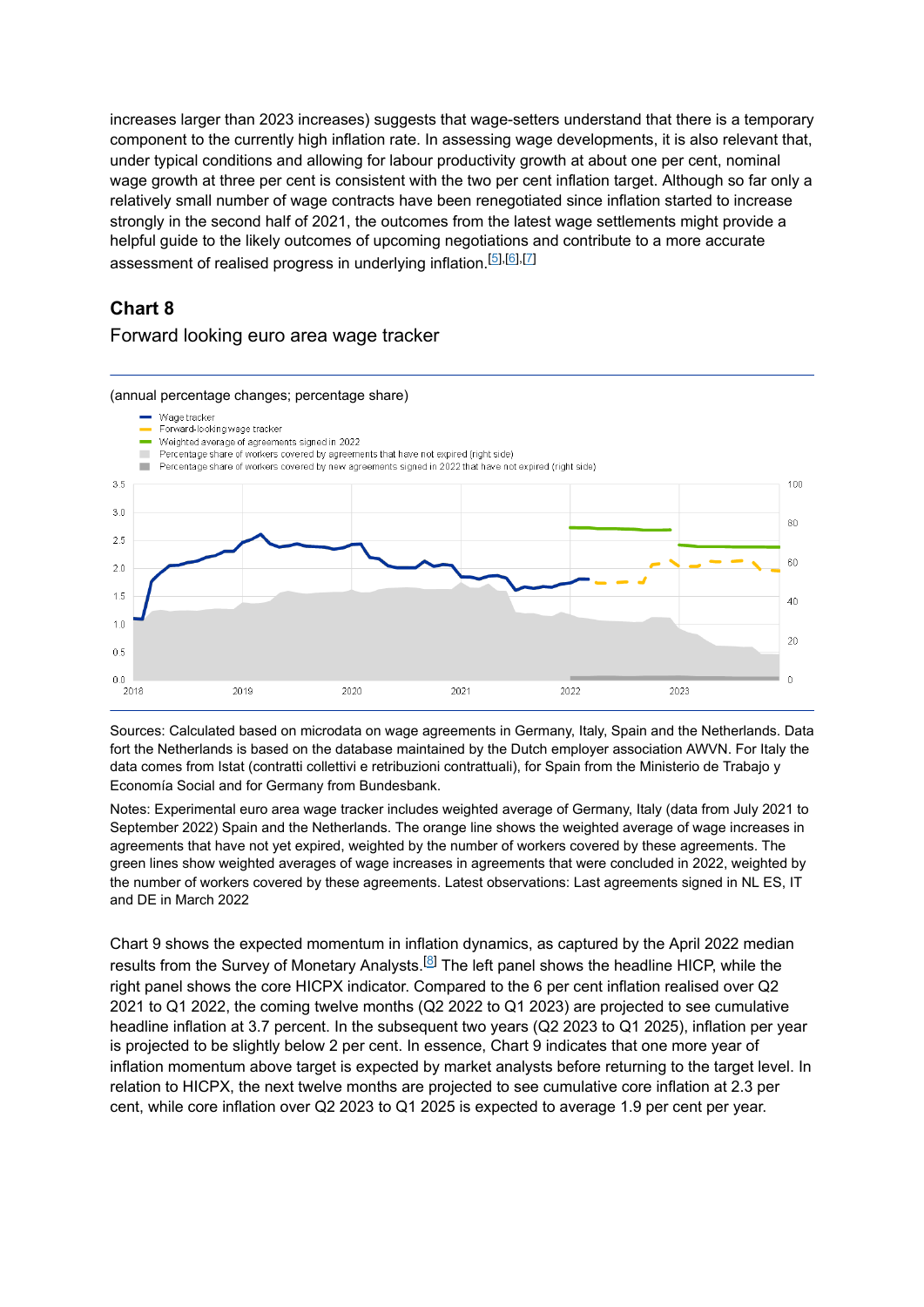### **Chart 9**



Realised and expected level of HICP and HICP excluding energy and food

Source: Survey of Monetary Analysts.

Note: Expectation is based on the median from the April 2022 Survey of Monetary Analysts.

In terms of the evolution of longer-term inflation expectations, Charts 10-12 present a range of indicators. In relation to the Survey of Professional Forecasters, Chart 10 conveys two messages. First, over the course of 2021, there was a significant re-anchoring of longer-term inflation expectations at our two per cent target: the distribution in the Q1 2021 survey was similar to the prevailing pattern for an extended period before the pandemic with the modal expectation at around 1.6 per cent, whereas the distributions in the Q1 2022 and Q2 2022 surveys show the modal expectation at 2.0 per cent and a significant rightward shift in the mass of the distribution. Second, there is also a visible difference between the Q1 2022 and Q2 2022 survey: the right tail of the distribution has expanded, with more forecasters expecting long-term inflation above 2.5 per cent, significantly higher than the target level.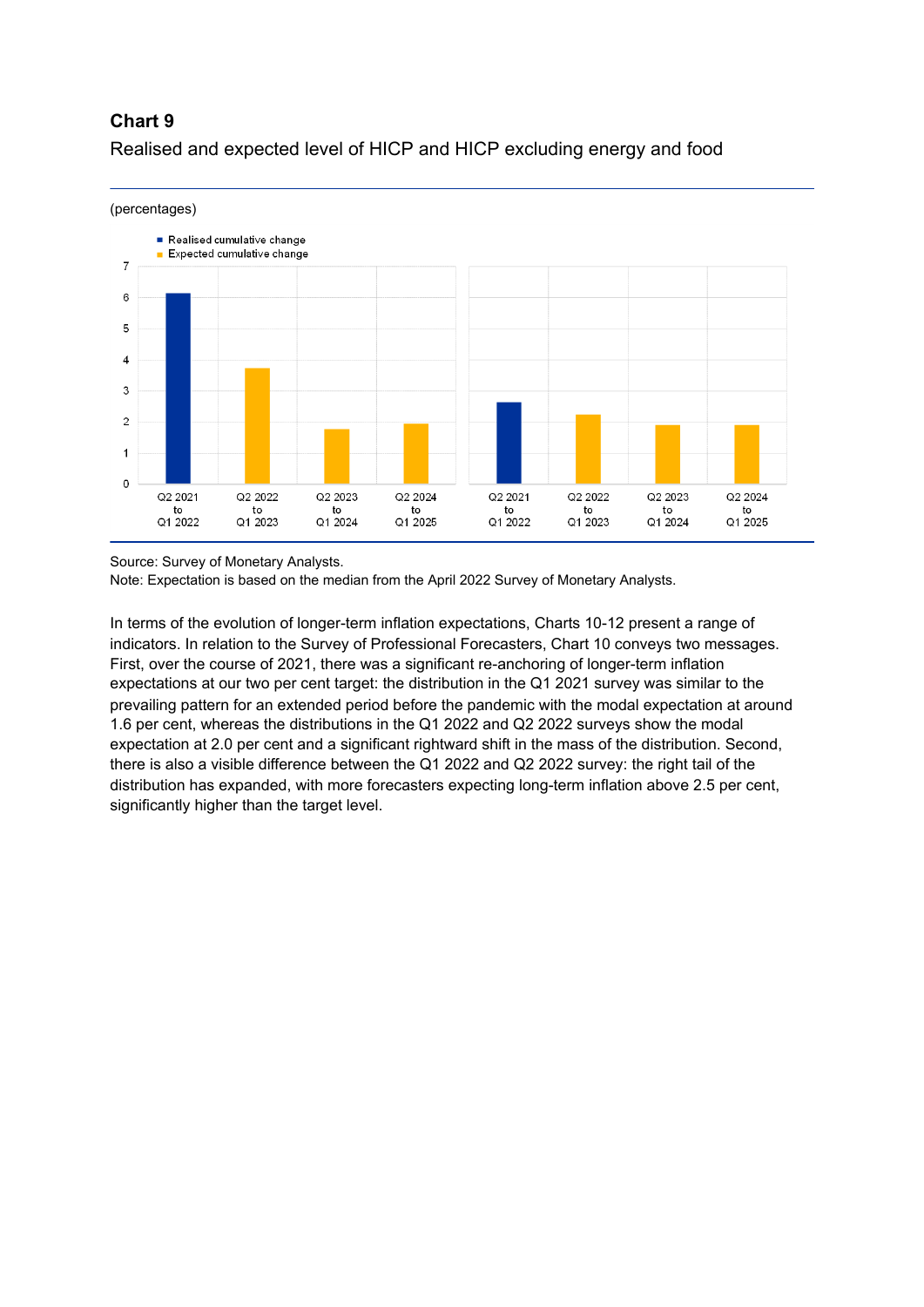### **Chart 10** Long-term inflation expectations



(annual percentage changes; percentages of respondents)



Notes: Respondents are asked to report their point forecasts and to separately assign probabilities to different ranges of outcomes. This chart shows the distribution of point forecast responses.

A similar message is conveyed by market measures of inflation compensation, as shown in Chart 11. The left panel of Chart 11 shows that the estimated "true" (that is, corrected for risk premia) longerterm inflation expectations of market participations re-anchored over the course of 2021 at around 2 per cent, after an extended period substantially below the target. In terms of inflation risk, there has been a significant shift from an inflation risk discount until mid-2021 to an increasing inflation risk premium in recent months.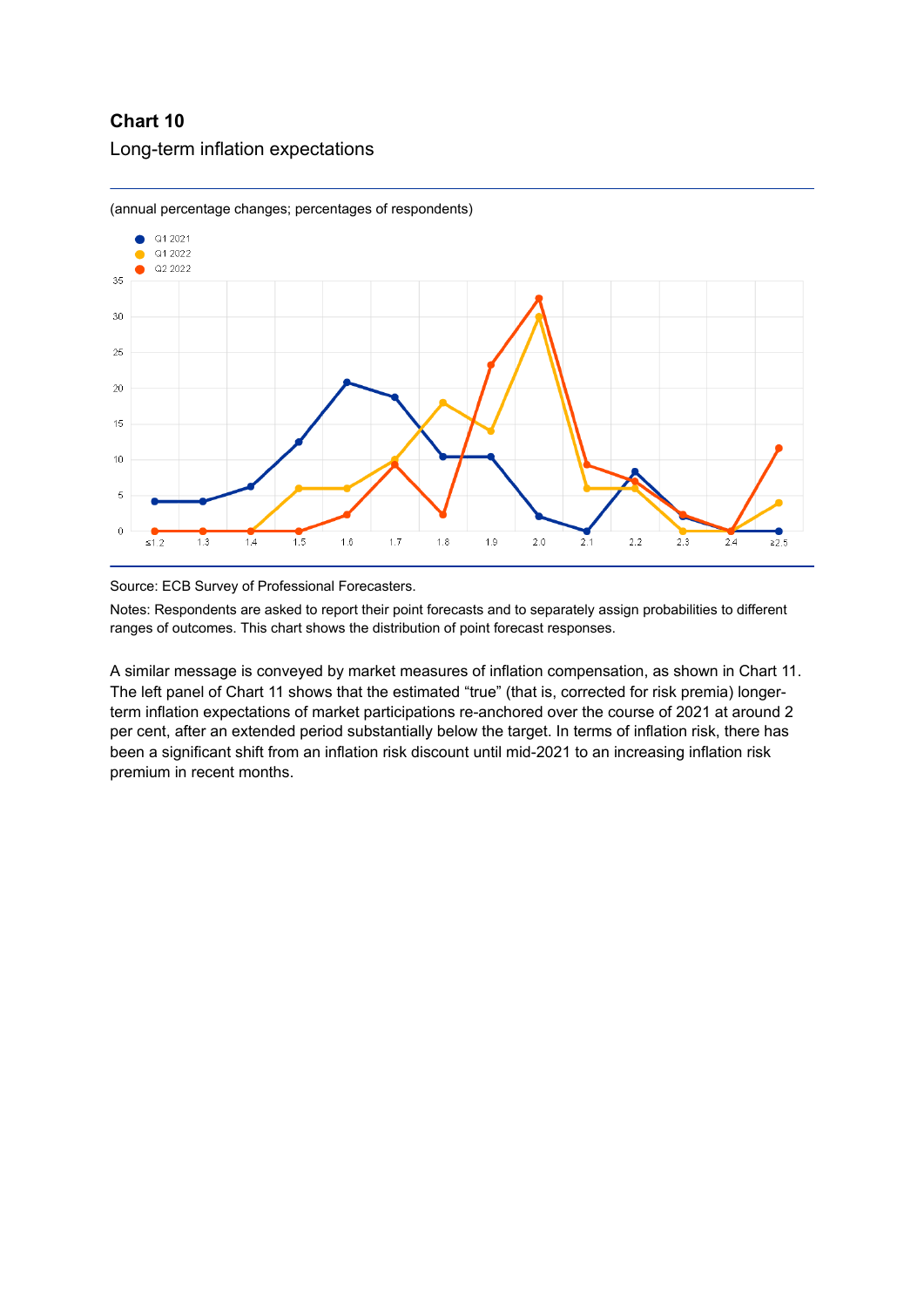### **Chart 11** Inflation-linked swap rate

#### (percentages per annum)



Sources: Refinitiv and ECB calculations.

Notes: Premia-adjusted average estimates based on two affine term structure models following Joslin, Singleton and Zhu (2011) applied to ILS rates adjusted for the indexation lag (monthly data), as in Camba-Mendez and [Werner \(2017\); see Burban, V. et al. \(2021\), "](https://www.ecb.europa.eu/pub/economic-bulletin/focus/2022/html/ecb.ebbox202108_04~e1a3c5e88a.en.html)<u>Decomposing market-based measures of inflation</u> compensation into inflation expectations and risk premia", *Economic Bulletin*, Issue 8, ECB. The latest observations are for the end of April 2022 (monthly models).

Chart 12 shows the three-year-ahead inflation expectations from the Consumer Expectations Survey. The left panel shows that there has been a marked shift in the March results – having been quite stable at around 2 per cent, the median expectation moved up to 2.9 per cent. In particular, there was a shift in the proportion of participants reporting expected inflation rates above 4 per cent. In line with the literature on household inflation expectations, the most important signal is conveyed by the shift in the distribution of beliefs about future inflation more than the precise level of expected inflation.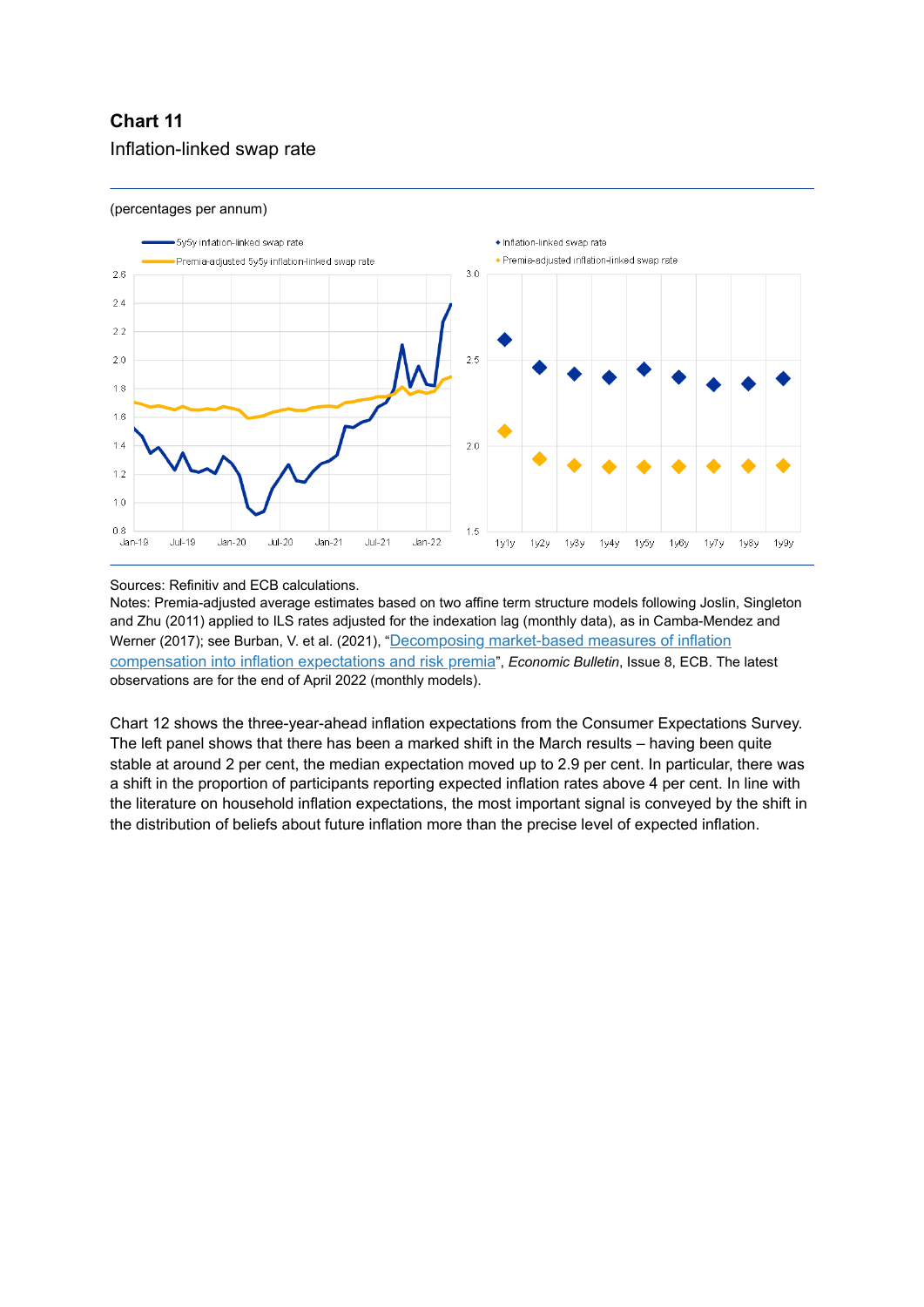### **Chart 12** Inflation expectations in the ECB Consumer Expectations Survey



(left panel: annual percentage changes; right panel: annual percentage changes; percentages of respondents)

#### Sources: ECB Consumer Expectations Survey and ECB staff calculations.

Notes: "Median" refers to the median across individual respondents. Data is winsorised at the 2nd and 98th percentile. The latest observations are for March 2022.

Taken together, Charts 10-12 indicate that there has been a substantial and widespread shift in longerterm inflation expectations since early 2021, largely in the direction of re-anchoring expected inflation at the two percent target. This suggests that the euro area is unlikely to revert to the persistent belowtarget inflation trend that was so entrenched before the pandemic. At the same time, the most recent signals from surveys and market-based measures also suggest that the right tail of the distribution is expanding, which warrants close monitoring.

### **Monetary policy**

In recent years, the monetary stance of the ECB has been determined by a combination of policy measures: the low level of the key policy rates, rate forward guidance, asset purchases and targeted lending operations. The period of very low interest rates for banks in the targeted lending programme (TLTRO III) is scheduled to end next month. Moreover, as shown in Chart 13, there has been a very substantial decline in the rate of asset purchases in recent months and the Governing Council expects to end net purchases under the asset purchase programme (APP) in the third quarter.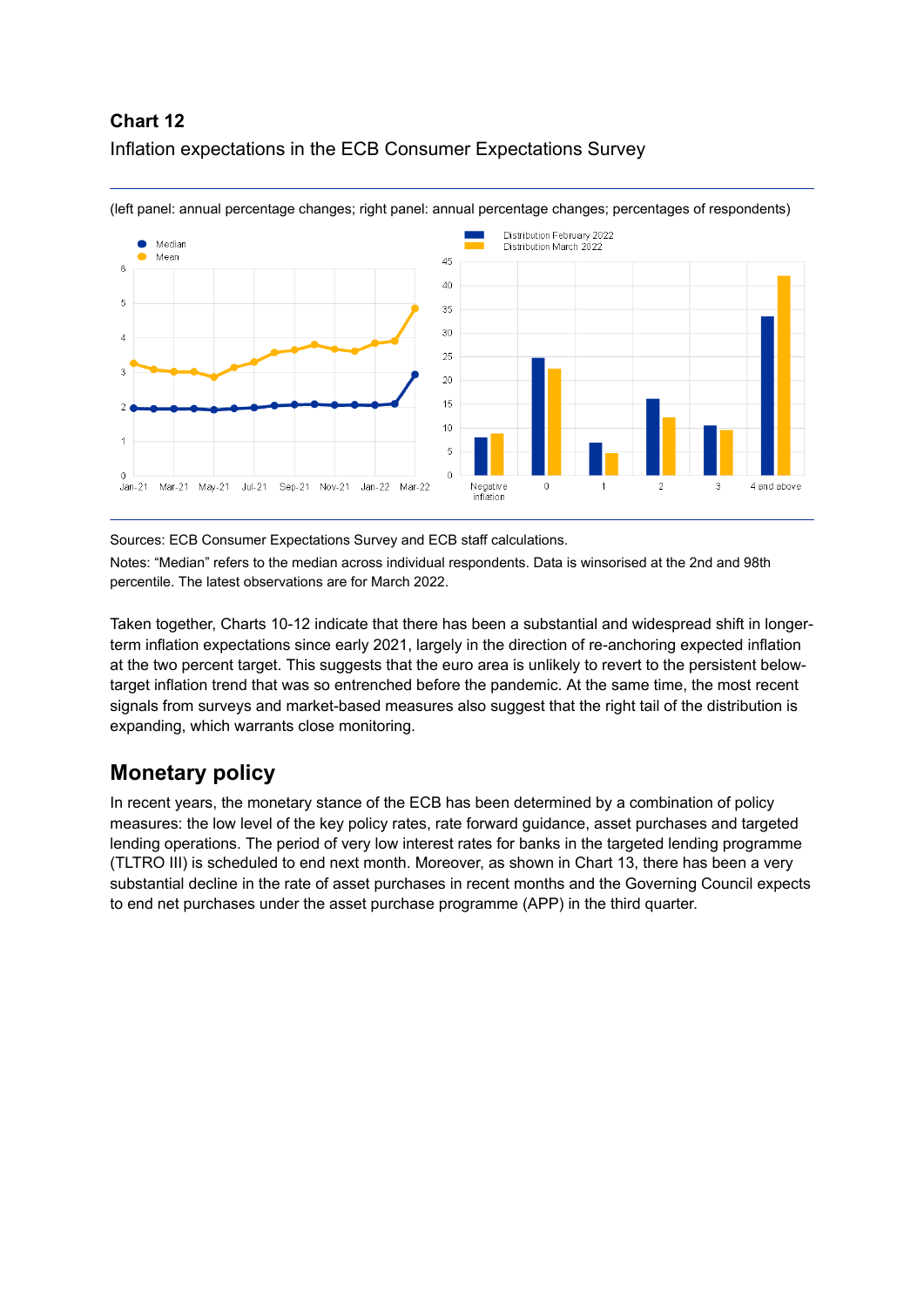### **Chart 13** Monthly flow of net purchases under APP and PEPP



#### Source: ECB.

Notes: The chart shows aggregated net purchases for all public and private APP and PEPP programmes at month-end. The latest observation is for 30 April 2022. The values for May and June 2022 were inferred from the ECB's most recent monetary policy announcement (14 April 2022).

Furthermore, as shown in Chart 14, there has been a remarkable shift in the yield curve during the initial months of 2022. In part, this reflects the re-pricing of risk premia in the current highly-uncertain environment. In part, it reflects the anticipation of market participants that the rate forward guidance criteria of the ECB are closer to being fulfilled and that the medium-term inflation outlook will call for a normalisation of policy rates over time.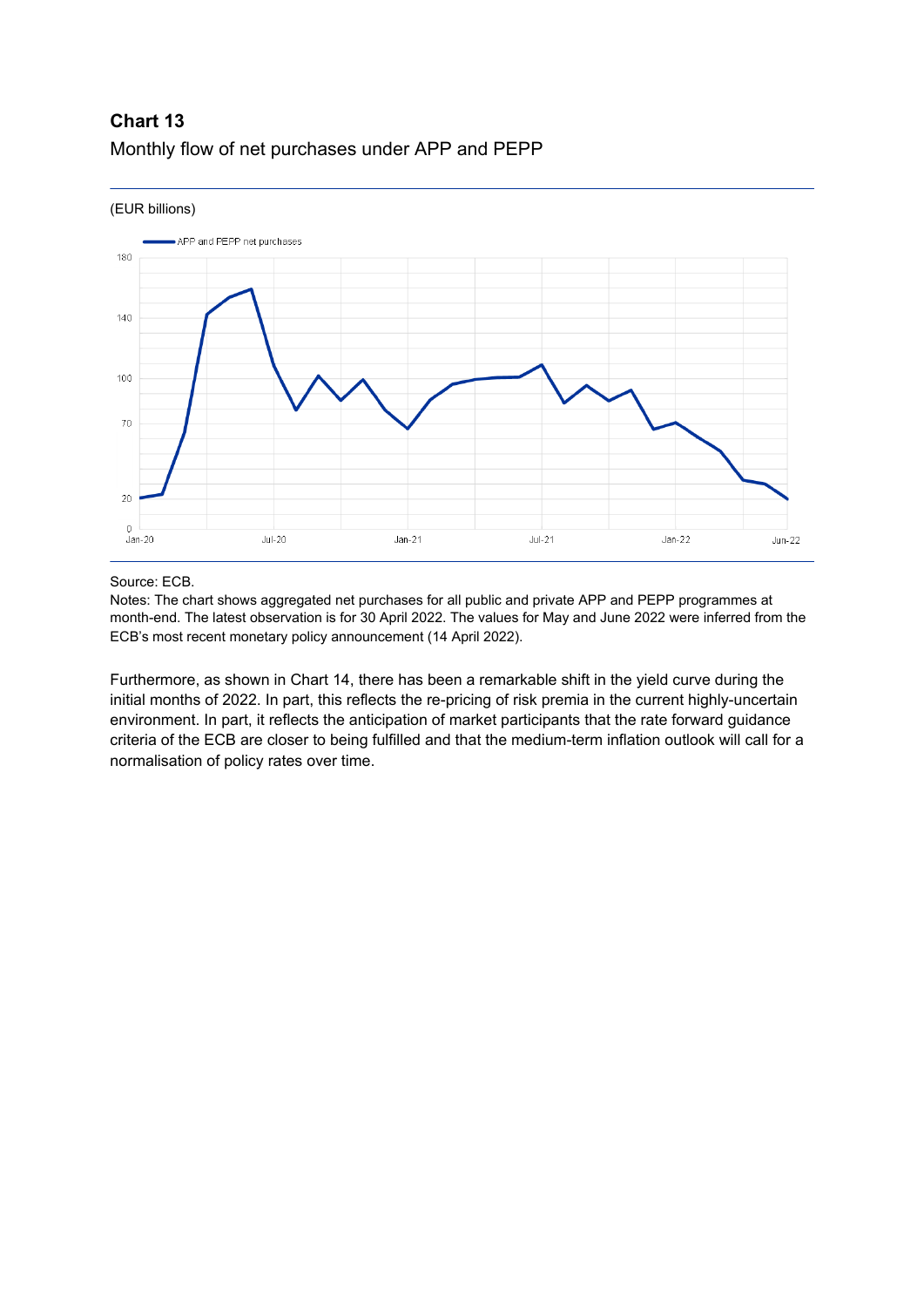### **Chart 14** Overnight interest rate swap yield curve



#### (percentages per annum)

Sources: Bloomberg, Refinitiv and ECB calculations.

Note: The curves refer to the day before the respective Governing Council meetings (15 December 2021, 9 December 2020 and 11 December 2019). The latest observations are for 29 April 2022.

In thinking about the normalisation process, gradualism is an important consideration. In particular, while the normalisation process should ultimately result in policy rates reaching the level that maintains inflation at two percent on a durable basis, the timeline to complete this normalisation process is intrinsically uncertain for two basic reasons.

First, it is important to take the time to observe the impact of shifts in financing conditions on inflation dynamics. There is a wide range of estimates of the impact of higher interest rates on activity levels and inflation pressures. In particular, it is likely that there are significant interaction effects between shifts in financing conditions and other macroeconomic forces. Accordingly, the feedback loop between various steps in the policy normalisation process and inflation dynamics needs to be incorporated into the monetary policy decision process. In particular, moving along the normalisation path, both the benchmark market interest rates and the lending margins will adjust. Whereas the elasticity of benchmark rates to the gradual reduction and eventual termination of net purchases can be estimated reasonably precisely building on past experience, the reaction of the loan pricing policies of banks (and the re-setting of the terms and conditions of lending agreements) to the policy normalisation is not very well forecastable and depends on a number of factors. In turn, the impact of higher interest rates and a tightening of credit conditions on economic activity and on the formation of inflation expectations are also subject to considerable uncertainty.

Second, high uncertainty about the economic impact of the war in Ukraine, the energy shock and the post-pandemic recovery suggests that it is unlikely that the economy will quickly settle into a new steady-state equilibrium. It follows that cyclical factors are likely to be important for the course of monetary policy, in addition to the underlying normalisation process.

For these reasons, the calibration of our policies will remain data-dependent and reflect our evolving assessment of the outlook. Our over-riding commitment is that the Governing Council will take whatever action is needed to fulfil the ECB's mandate to pursue price stability and to contribute to safeguarding financial stability. We stand ready to adjust all of our instruments within our mandate,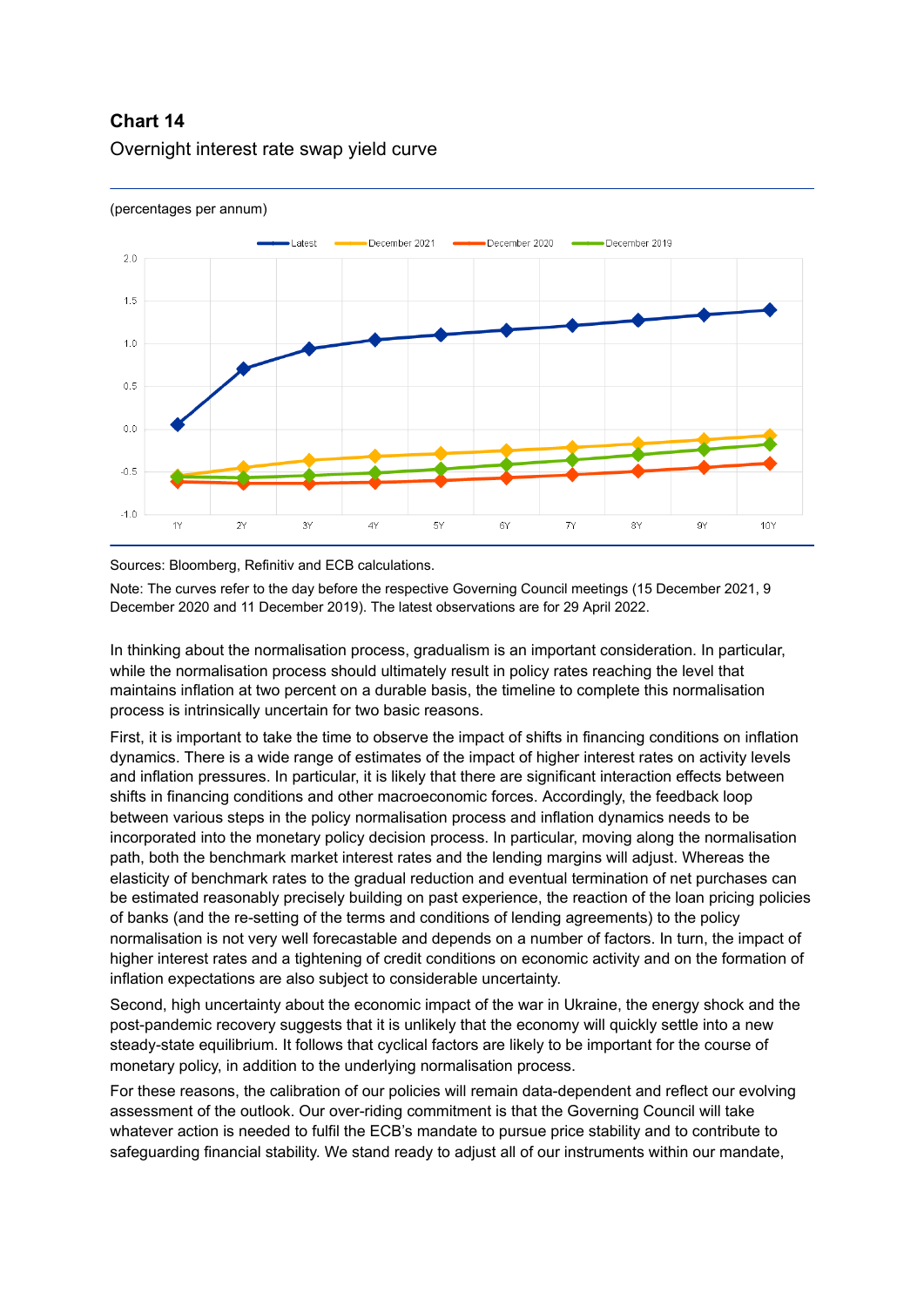incorporating flexibility if warranted, to ensure that inflation stabilises at our two per cent target over the medium term.

#### 1.

The March 2022 ECB staff macroeconomic projections included adverse and severe scenarios in addition to the baseline projections in recognition of the highly-uncertain impact of the war on the euro area economy and the inflation outlook.

#### 2.

Adrjan, P.I and Lydon, R. (2022), "<u>[Job Posting Growth Stalls in Europe](https://www.hiringlab.org/uk/blog/2022/05/04/job-posting-growth-stalls-in-europe/)</u>" *Indeed Hiring Lab Blog*, 4 May. 3.

See also Lane, P.R. (2022), "<u>[Monetary policy during the pandemic: the role of the PEPP](https://www.ecb.europa.eu/press/key/date/2022/html/ecb.sp220331~b11d74f249.en.html)</u>", Speech at the Paris School of Economics, 31 March, Lane, P. R. (2022), "<u>Inflation in the near-term and in the</u> <u>medium-term</u>[", Opening remarks at MNI Webcast, 17 February and Lane, P.R. \(2022\), "](https://www.ecb.europa.eu/press/key/date/2022/html/ecb.sp220217_1~592ac6ec12.en.html)<u>Bottlenecks</u> and monetary policy", The ECB Blog, 10 February.

4.

Wage agreements specify both current and future wage increases and frequently cover 1-2 years. The wage trackers reflect the average wage growth among those workers for whom agreements are already in place – the so-called coverage. This coverage is decreasing with the length of the time horizon – as the longer one looks into the future the more agreements will have run out. The experimental wage tracker for the euro area reflects a weighted average of wage increases based on micro data on wage agreements in Germany, Italy, Spain and the Netherlands.

5.

For more than half of the private sector employees in the euro area, inflation does not play a formal role in wage setting, but can be an important factor in wage negotiations and in some countries there is renewed pressure to introduce or increase the prevalence of indexation clauses. See, for example, ECB (2022) "[An initial analysis of the impact of inflation on collective bargaining in 2022](https://www.bde.es/f/webbde/SES/Secciones/Publicaciones/InformesBoletinesRevistas/BoletinEconomico/Informe%20trimestral/22/Files/be2201-it-Box6.pdf)", Bank of Spain Economic Bulletin, Issue 1See also ECB (2021) "The prevalence of private sector wage [indexation in the euro area and its potential role for the impact of inflation on wages"](https://www.ecb.europa.eu/pub/economic-bulletin/focus/2021/html/ecb.ebbox202107_07~f555b70c47.en.html) *Economic Bulletin*, Issue 7.

6.

Also substantial increases in minimum wage increases, which are in some countries linked to inflation, can be expected to contribute more strongly than usual to euro area wage growth in 2022 and 2023. See ECB (2022), ["Minimum wages and their role for euro area wage growth"](https://www.ecb.europa.eu/pub/economic-bulletin/focus/2022/html/ecb.ebbox202203_04~dd90d8dbde.en.html), *Economic Bulletin*, Issue 3.

7.